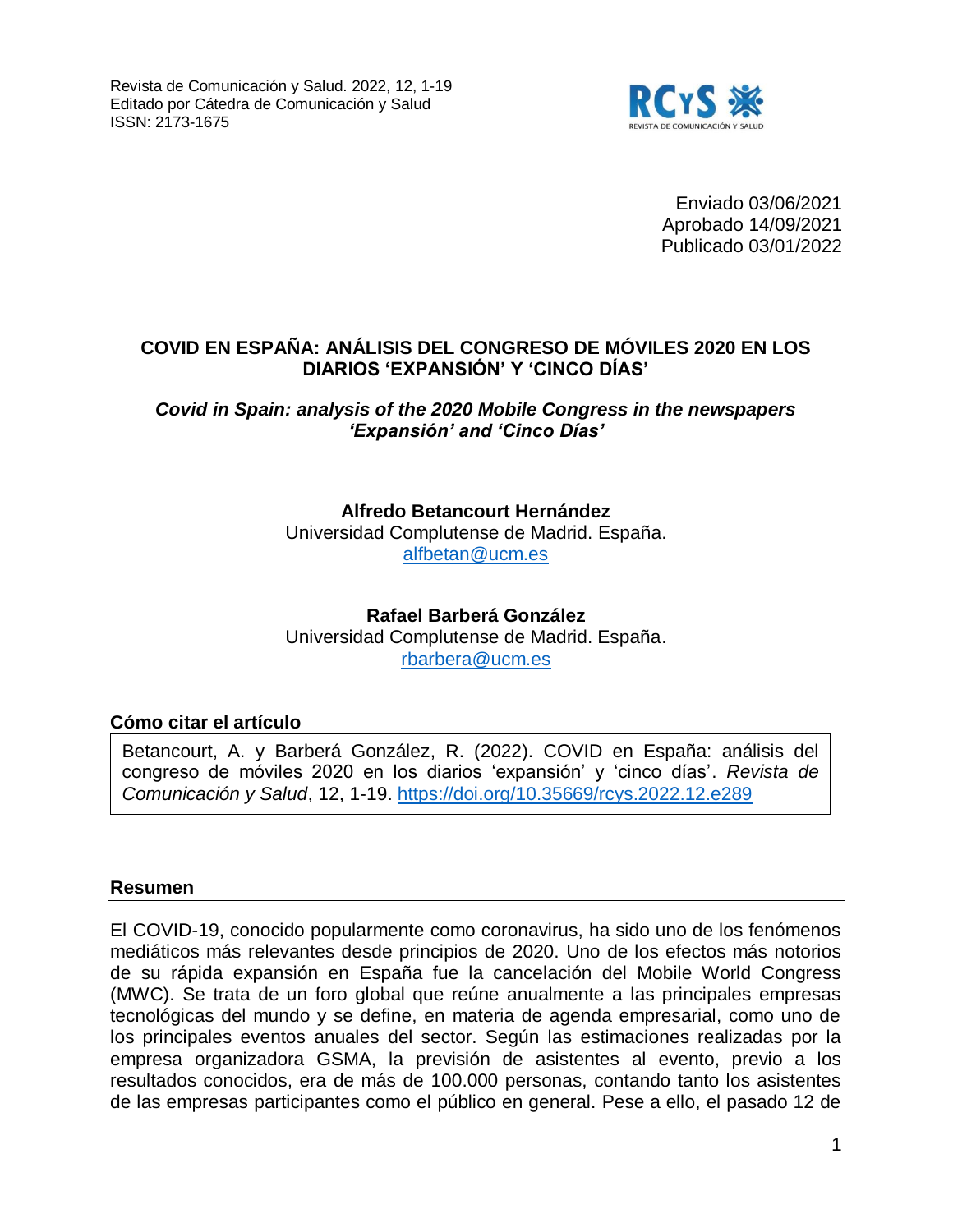febrero y refiriéndose a las sucesivas cancelaciones de las empresas patrocinadoras y participantes por motivos de salud pública, la organización del MWC decidió cancelar el evento. Se analizan en este trabajo 125 noticias de los dos principales periódicos económicos en España y a través de una metodología basada en el análisis del contenido se comprueba el impacto del Congreso objeto de este estudio. En el periodo estudiado se concluye que las noticias sobre el Congreso Mundial de Móviles no fueron tan relevantes para estos medios de comunicación como sí lo fueron los efectos del covid-19.

**Palabras clave**: coronavirus, móviles, mundial, congreso, medios, tecnología.

## **Abstract**

COVID-19, popularly known as coronavirus, has been one of the most relevant media phenomena since early 2020. One of the most notorious effects of its rapid expansion in Spain was the cancellation of the Mobile World Congress (MWC). This is a global forum that annually brings together the world's leading technology companies and is defined, in terms of business agenda, as one of the main annual events in the sector. According to the estimates made by the organizing company, GSMA, the forecast of attendees for the event, prior to the known outcomes, was more than 100.000 people, counting both attendees from the participating companies and the general public. Despite this, on February 12th and referring to the successive cancellations of the sponsoring companies and participants for reasons of public health, the MWC organization decided to cancel the event. In this article 125 news items from the two main economic newspapers in Spain are analyzed and the impact of the Congress, object of this study, is verified through a methodology based on content analysis. In the period studied, it is concluded that the news about the World Mobile Congress were not as relevant for these media as the effects of Covid-19 were.

**Keywords**: coronavirus, mobile, world, congresso, media, technology

# **1. INTRODUCTION AND OBJECTIVES**

Based on the context defined in the summary, the aim of this article is to analyse the media coverage given to the coronavirus in the Spanish business press, considering as the starting point the date on which the first cancellation by a company took place and as the end point, 24 hours after the announcement of the cancellation of the event.

The main objective is to measure the predominant approaches to the relationship between the evolution of the COVID-19 virus and the holding of the Mobile World Congress in Barcelona, in digital media specialised in economics between 4 and 13 February 2020.

The secondary objectives of the research are the following: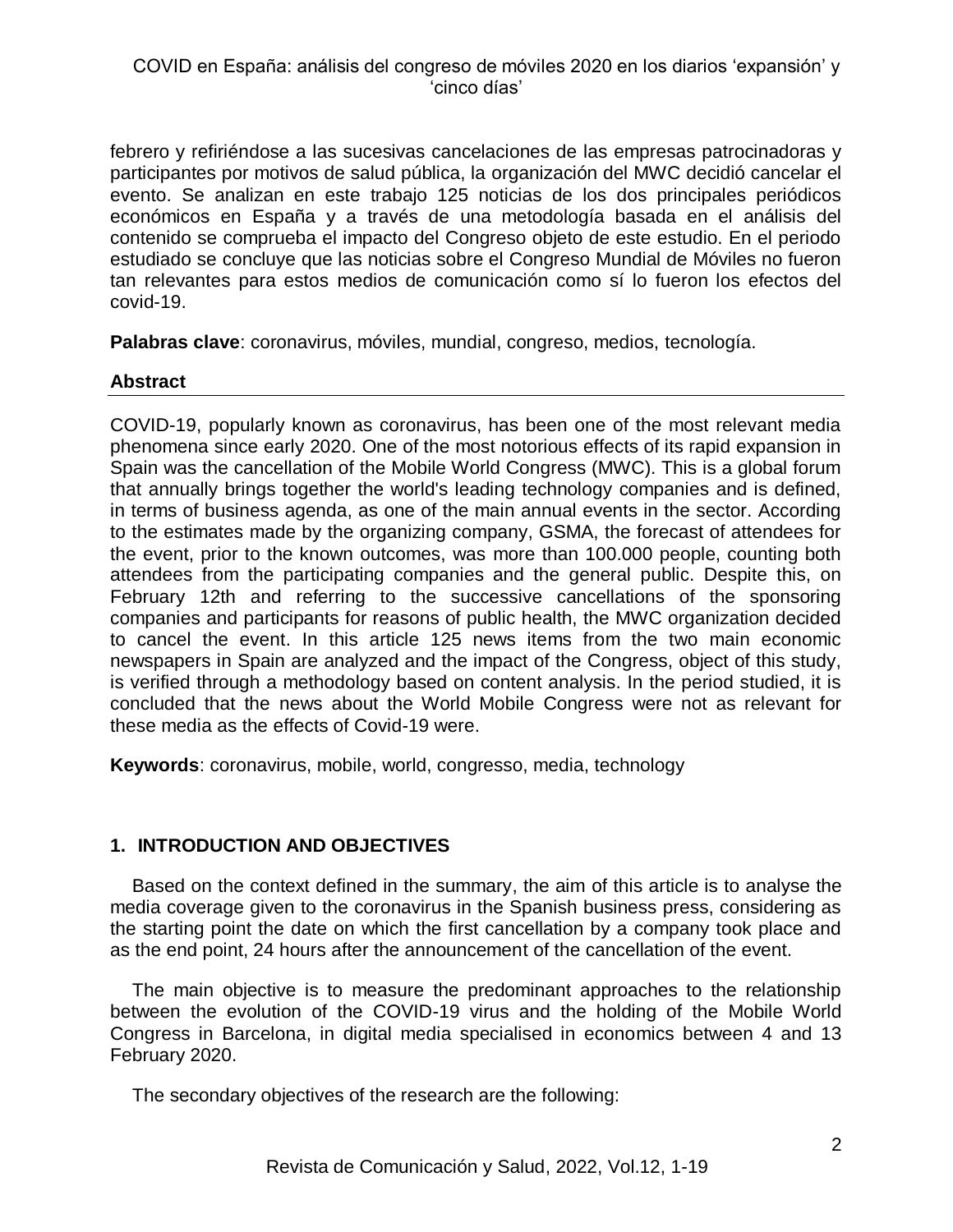- To analyse the degree of news priority of COVID-19 in digital economic media between 4 and 13 February 2020.
- To contrast the relevance of the holding of the Mobile World Congress in Barcelona as a particular topic in the coverage of COVID-19's evolution in the indicated period.
- Verify and analyse the presence of health expert spokespersons, institutional representatives of public administrations and company spokespersons in the aforementioned media coverage.

# **2. THEORETICAL FRAMEWORK AND METHODOLOGY**

In order to approach the object of study, a content analysis of the most widely read digital media in Spain was carried out. As stated by (Andréu, 2001), "Berelson (1952) maintains that content analysis is "a research technique for the objective, systematic and quantitative description of the manifest content of communication".

If in a generic way it can be noted that this analysis is "fundamentally a type of scientific measurement applied to a message, within the framework of purposes in the field of social sciences" (Tinto, 2013), in a strict sense it can be indicated that "it is a research technique aimed at formulating, from certain data, reproducible and valid inferences that can be applied to their context" (Krippendorff, 1980).

In this case, content analysis is applied to the media's treatment of the evolution of the COVID-19 virus and its impact on the Mobile World Congress, between 4 and 13 February 2020.

Methodologically, the following elements are established for the application of this technique:

1) Population analysis

Population analysis, in this article, is defined as all information whose subject matter refers to the coronavirus and has been published by specialised economic and financial media. This dimension responds to the objective of analysing the effects of COVID-19 on the Mobile World Congress from a business perspective, assuming as a premise that specialised coverage will be more relevant to business decisions than that offered by the media in general.

#### 2) Sample selection

The following elements are taken into account for the selection of the sample:

a. Media selection: this sample is made up of the newspapers 'Expansión', from the Unidad Editorial group, and 'Cinco Días', from the Prisa Group, being together with 'El Economista' the most relevant specialised media by audience size in Spain according to the General Media Framework for Spain 2020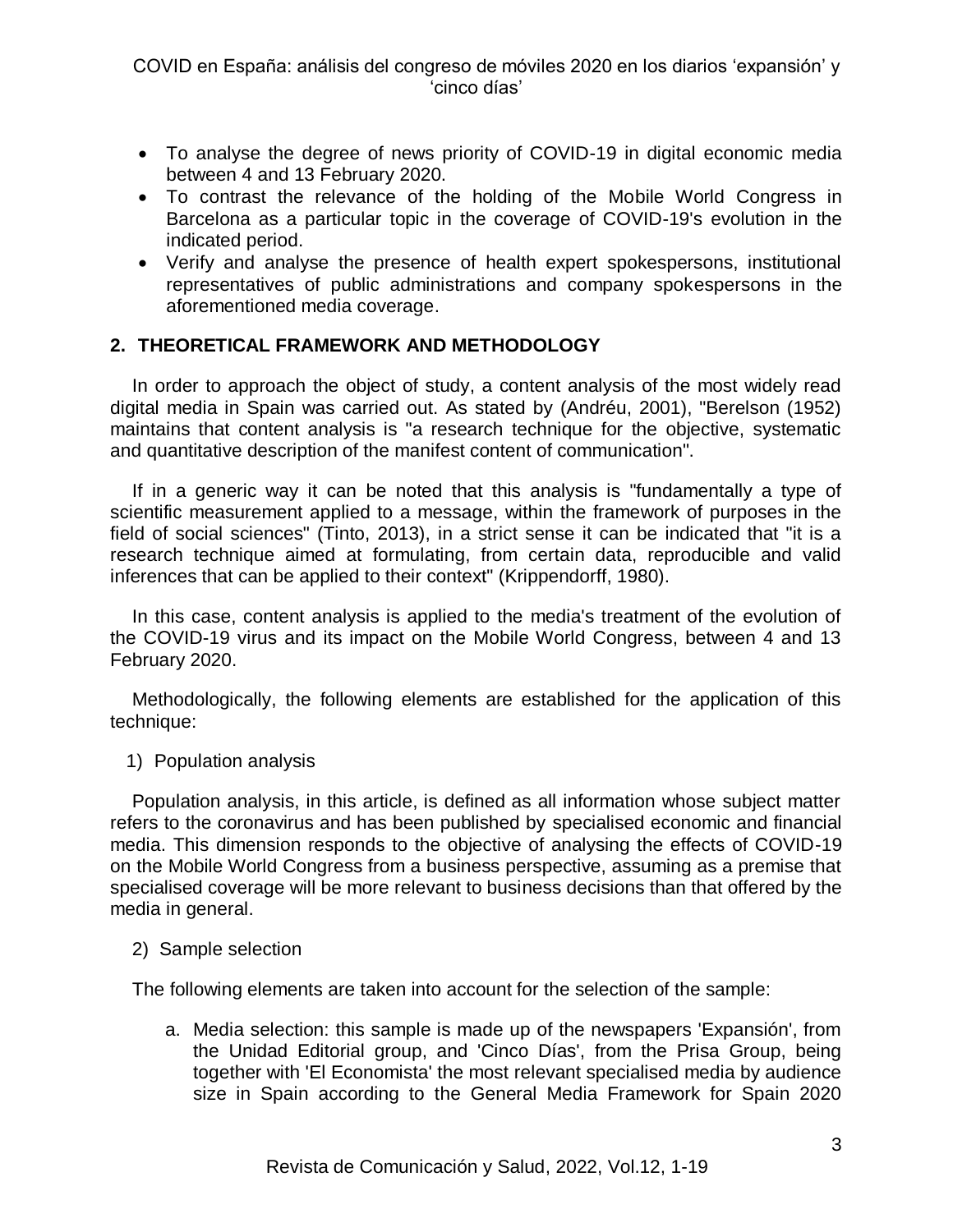(AIMC, 2020). However, for the purposes of this research, the newspaper 'El Economista' has been excluded from the sample for a) not including its audience data in the latest edition of the aforementioned monitor; and b) not being able to apply the search parameters selected for this analysis to its digital edition.

- b. Format: the format chosen is that of the free digital press, as it is the type of media that allows for the most extensive coverage of any event or topic, as it is not subject to content programming (radio and television) or to the limitations of print publication. In addition, it allows for greater methodological precision as it is possible to use advanced search patterns to filter the news relevant to the study.
- c. Geographical scope: they are national media, accessible and available to any reader.
- d. Audience size: they are media specialised in economic and financial issues, aimed at an informed audience interested in this type of coverage. According to the data collected in the aforementioned Framework, the penetration of the financial media in the population is 0.5%, with the percentages for 'Expansión' at 0.3% and 'Cinco Días' at 0.1% respectively.
- e. Audience characteristics: according to estimates made by the managers of both newspapers (Unidad Editorial 2020, Prisa, 2020), the prototypical audience of these media is mainly male, belonging to the upper and uppermiddle social classes, predominantly urban and university-educated, although there are slight differences between the two media. Both audiences are characterised in the following table.

| Category                                                    | 'Expansión'              | 'Cinco Días'             |  |  |  |
|-------------------------------------------------------------|--------------------------|--------------------------|--|--|--|
| Audience according to AIMC (%)                              | 0.3%                     | 0.1%                     |  |  |  |
| Reported audience                                           | 6,2M                     | 4.4M                     |  |  |  |
| Sex of the audience                                         | 64% male                 | 62,6% male               |  |  |  |
| Age of audience                                             | 32% +55 years old        | 47% 35-45 years old      |  |  |  |
| Social class of audience                                    | 50% medium-high and high | 87% medium-high and high |  |  |  |
| Source: AIMC (2020), PRISA (2020), Unidad Editorial (2020). |                          |                          |  |  |  |

#### **Table 1.** *Audience characteristics in content analysis.*

*Own elaboration.*

f. Dates: The proposed time range covers all news published between 4 and 13 February 2020. In determining the start date, the first public health-related cancellation of attendance announced by a company participating in the event is considered a relevant milestone. As for the closing date, the announcement of the cancellation of the event on 12 February is taken as a relevant milestone, considering the following 24 hours to cover the first reactions and statements of all the agents involved.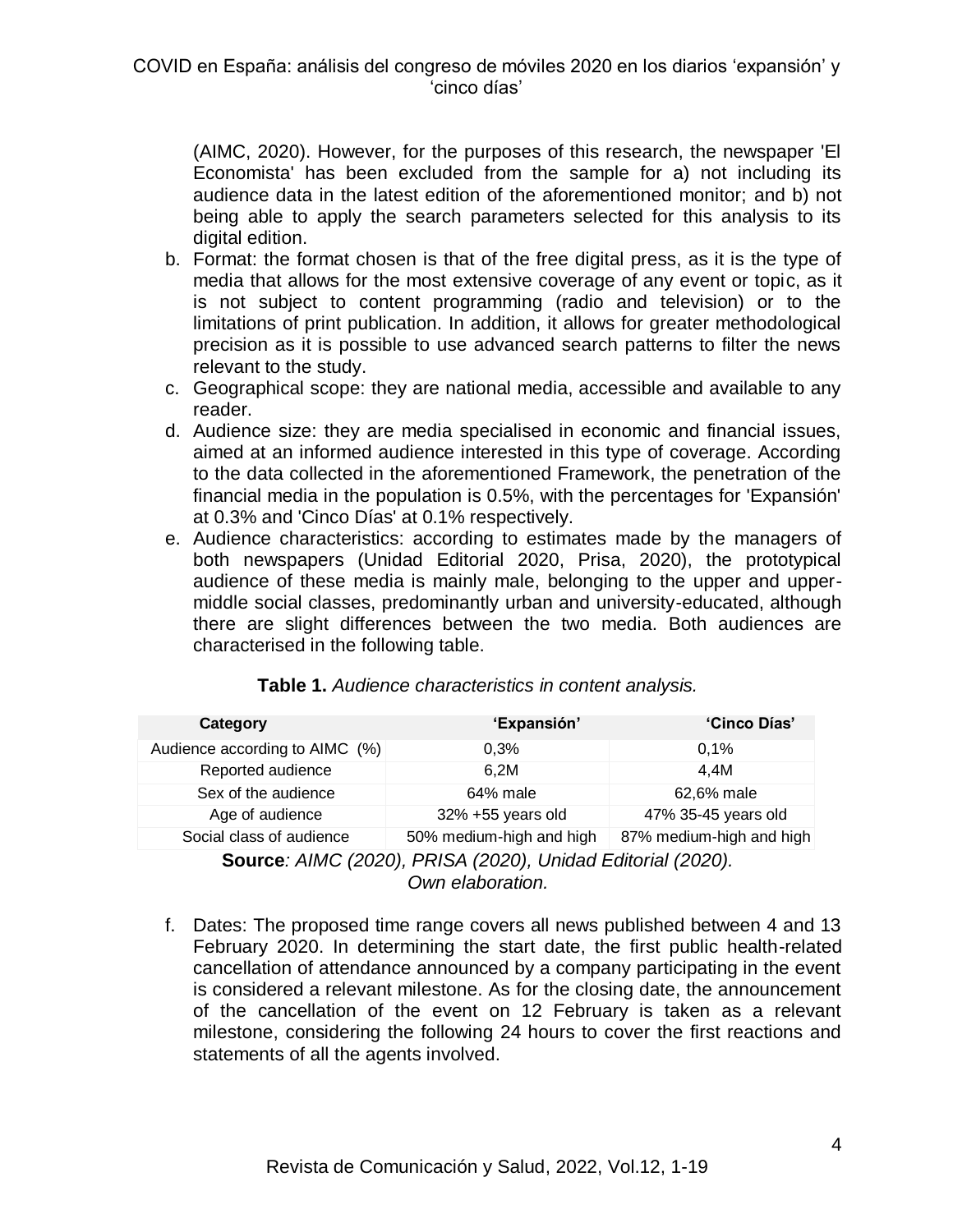## 3) Definition of the unit of analysis

As for the selection of the content to which the variables will be applied, "the news" has been selected as the unit of analysis. In other words, all the elements of information differentiated and presented to the public in a separate interface on the media's website. Thus, a total of 125 news items from the newspapers representing the sample have been analysed: 61 on the website of the newspaper 'Expansión' and 64 on the website of the newspaper 'Cinco Días'. When selecting the news items, we considered all those that a) were published in the defined time interval; b) maintain a match of 80% or more with the terms "coronavirus" or "covid-19" in the search criteria.

## 4) Code development

A codebook is established consisting of 16 variables, grouped as follows:

- a. Basic information. This category collects the variables corresponding to the "medium", through which it is possible to analyse which news items belong to each of the media selected in the sample and on what dates they were published, in chronological order. Likewise, each news item is assigned an alphanumeric code to enable its differentiation.
- b. Structure of the information. This category includes variables related to the basic information of the news item and the consideration given to the information by the medium. Thus, the variables 'title', 'subtitle', 'genre', 'section' and 'author' of the news item are included. These types of variables allow us to analyse and compare the type of treatment that each media outlet gives to the evolution of the virus, as well as the prominence it gives to it in its content agenda. On the other hand, the identification of the author, in combination with other variables, allows for a deeper analysis of the source of information (Ericson, 1991, cited in Canel et. al., 2002).
- c. Coverage topics. Based on a preliminary observation of the news items in this study, a list of subcategories is drawn up to enable all the pieces to be classified according to the most relevant subject matter. However, given the confluence of subcategories that would foreseeably occur in the news items identified in each medium, it was decided to prioritise the topic that, in the analysis of the headline, subtitle and body of the news item, was clearly predominant over the rest of the possible topics. Thus, the topics proposed for this variable were as follows:
	- I. Virus evolution: news whose content mainly deals with the evolution of the virus over time, the number of infections, the number of associated deaths, vaccines and drugs against the disease, etc.
	- II. Effects on the global economy: news items whose content refers to the impact of COVID-19 on global companies and financial markets. Excluded from this category are all news items that respond directly to a specific Spanish company or that make direct reference to the MWC.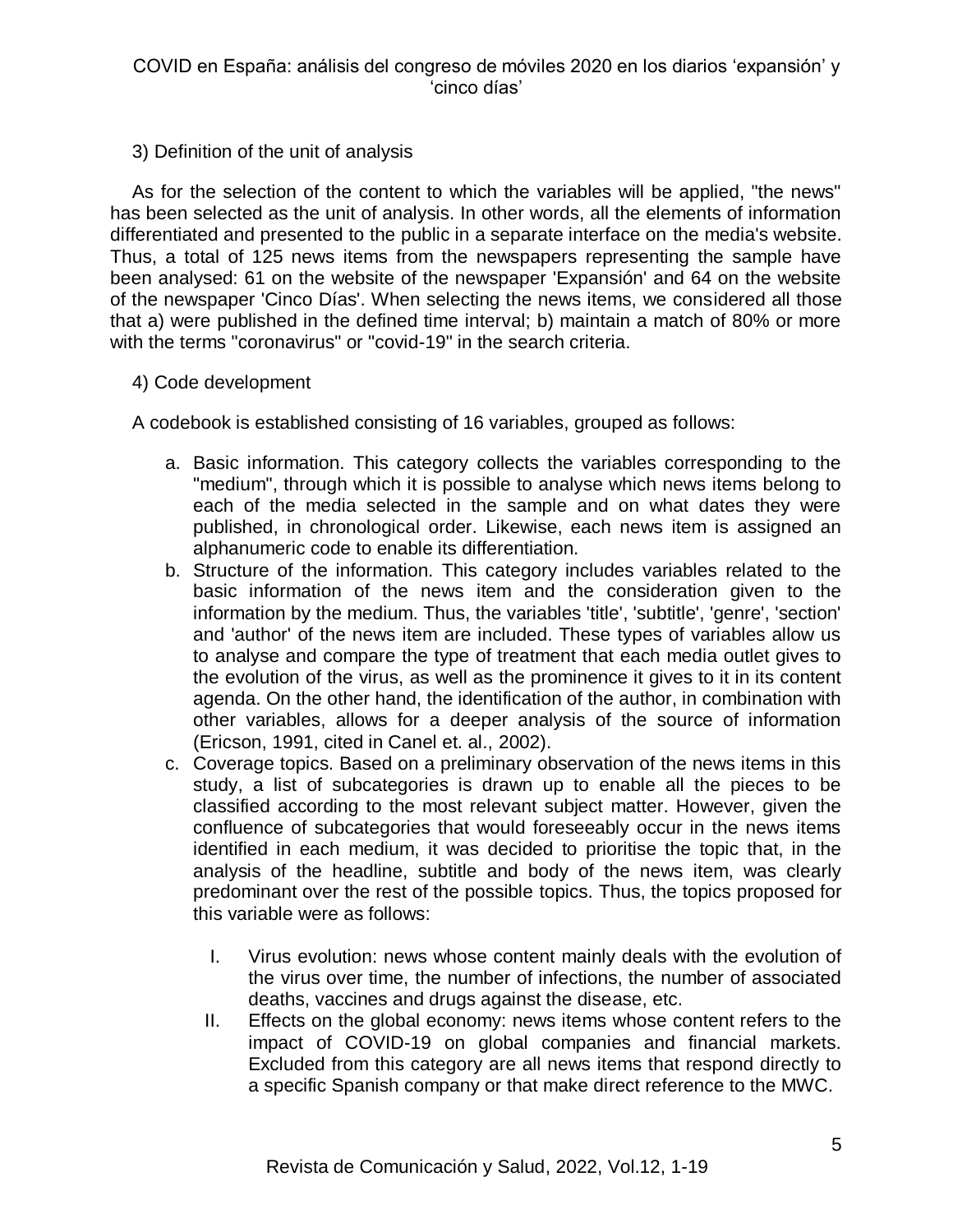- III. Effects on the Spanish economy in particular: news reflecting the economic impact of COVID-19 on the Spanish economy as a whole or on any Spanish company.
- IV. Notification of cancellation of participation of one or more companies in the MWC: news whose main topic is the communication of nonattendance made by the companies participating in the MWC. Excluded from this section are all those pieces that deal with the cancellation of the congress in a broad perspective.
- V. MWC cancellation: this category differs from the previous one in that it includes all news items that emphasise the need (or not) to cancel the event over and above the particular reasons given by the participating companies. This distinction is important as there are notable differences in the treatment during preliminary observation, especially in the identification of the source.
- VI. Other: news items whose content and classification respond to the search parameters, as well as their development, which cannot be framed in any of the previous categories.
- d. Source of information. One of the objectives of the research is to contrast the presence of expert health spokespersons, institutional representatives of public administrations and company spokespersons in the media coverage of COVID-19 on the selected dates. The following variables are intended to analyse the source of information in the news pieces, as well as the treatment given to them by each media outlet. Thus, the following variables have been included as closed-response variables:
	- I. Mention of health experts (A): health experts are understood to be professionals or spokespersons from research centres, hospitals, health response centres and international reference organisations. Examples include the World Health Organisation and Fernando Simón, Director of the Centre for the Coordination of Health Alerts and Emergencies of the Spanish Ministry of Health.
	- II. Mention of institutional representatives (B): those representatives at local, regional, national or European level who have been identified in the news items.
	- III. Mention of company spokespersons (C): all those members of the company's management, whether or not identified by their own name, whose words are understood as official communication from the company.

In addition to the aforementioned variables, the identification of the respective spokespersons with name, position and institution or company to which they belong, as well as the literalness reflected in the body of the news item, have been included as open response variables.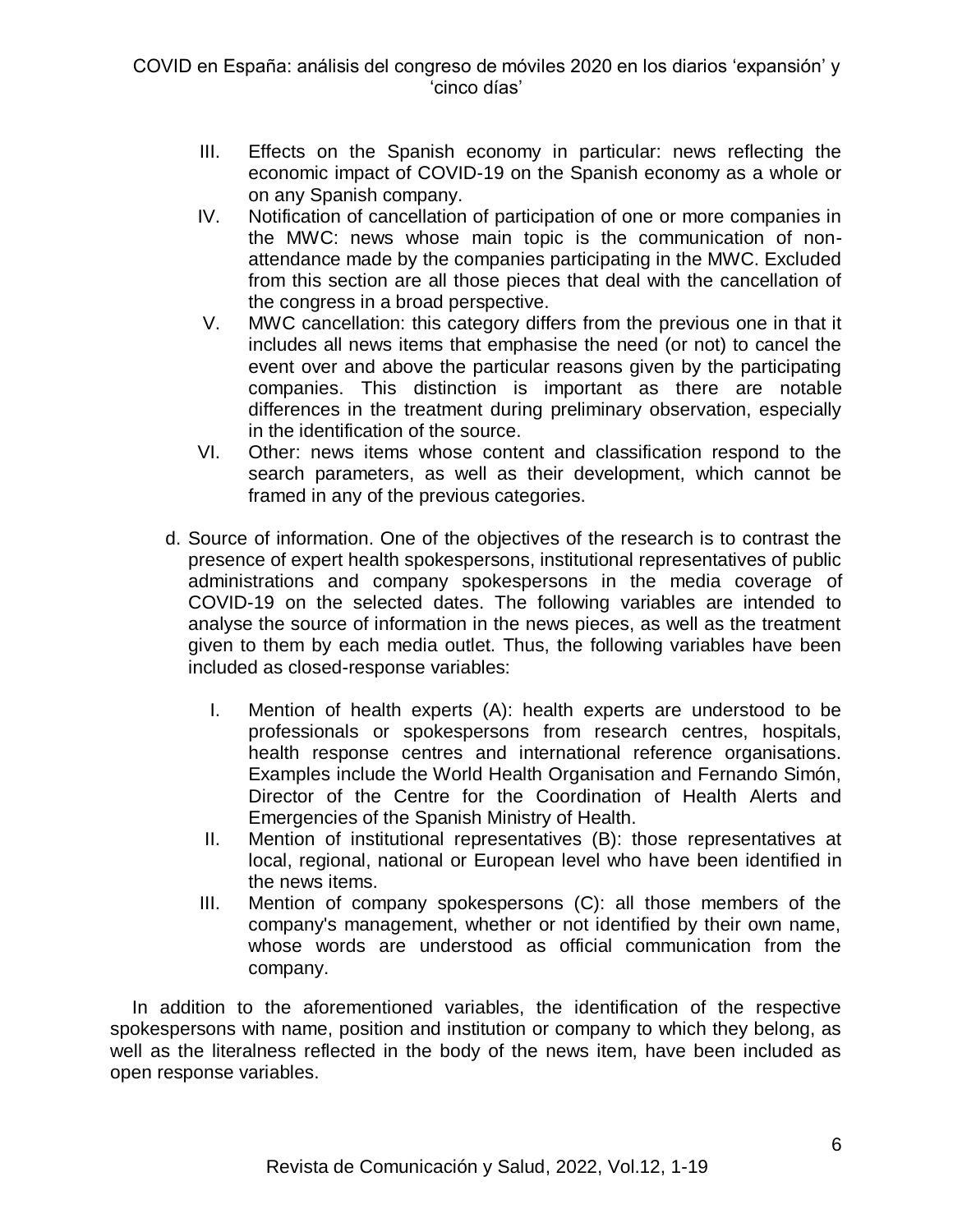## **3. RESULTS**

This section describes the results obtained for each of the observed variables. Each section describes the individual results for each medium and the results as a whole, applying an audience weighting factor to reflect average values representative of the media coverage.

Quantification and description of the pieces

In terms of the number of news items, a total of 125 news items were published, 61 in 'Expansión' and 64 in 'Cinco Días', with a standard deviation of 2.12 and an average of 6.2 items per day in the period analysed. Of these, 94% are classified in the "informative" genre, 100% in 'Expansión' and 88% in 'Cinco Días'. The remaining 12% are from the "column" (10%) and "editorial" (2%) genres.

| Genre         | 'Cinco Días' | 'Expansión' | <b>Total</b> | <b>MP</b> | %     |
|---------------|--------------|-------------|--------------|-----------|-------|
| <b>News</b>   | 56           | 61          | 117          | 59        | 94%   |
| Editorial     | 1            | 0           | 1            | 0         | 1%    |
| Column        | 7            | 0           | 7            | 3         | 5%    |
| Interview     | 0            | 0           | 0            | 0         | 0%    |
| Photo gallery | 0            | 0           | 0            | 0         | $0\%$ |
| Other         | 0            | $\Omega$    | 0            | 0         | $0\%$ |
| <b>TOTAL</b>  | 64           | 61          | 125          | 62        | 100%  |

**Table 2.** *Genre*

**Source:** own elaboration.

In terms of sections, "Business" is predominant, with 40% of the news items, followed by "Economy" (23%), "Markets" (16%) and "Society" (15%). Others such as "Opinion" comprise less than 10% of the news items. As for the particular treatment of each newspaper, the greatest differences can be observed in the society category, with 26% of the news items in the newspaper 'Expansión' (the second category with the most news items in this medium), in contrast to 'Cinco Días', which does not present any in this category. As will be seen below, this difference in categorisation may be due to the predominant thematic focus in 'Expansión', with greater emphasis on the evolution of the virus than in 'Cinco Días'. As for the authorship of the articles, most of them refer to a press agency as the author (43%), with EFE and Europa Press standing out in particular. This is more so in the case of 'Expansión', where news items signed by agencies account for 61% of the coverage, compared to 19% in 'Cinco Días'. On the other hand, in the latter newspaper, it is the editors identified by name who sign most of the news items, with a total of 31 (48%). The newsrooms claim 14% of the coverage and only 8% of the news items do not identify the author of the piece. It is also worth noting the scarce reproduction of news items from other media, with only one from the 'Financial Times' and one from 'El País', respectively.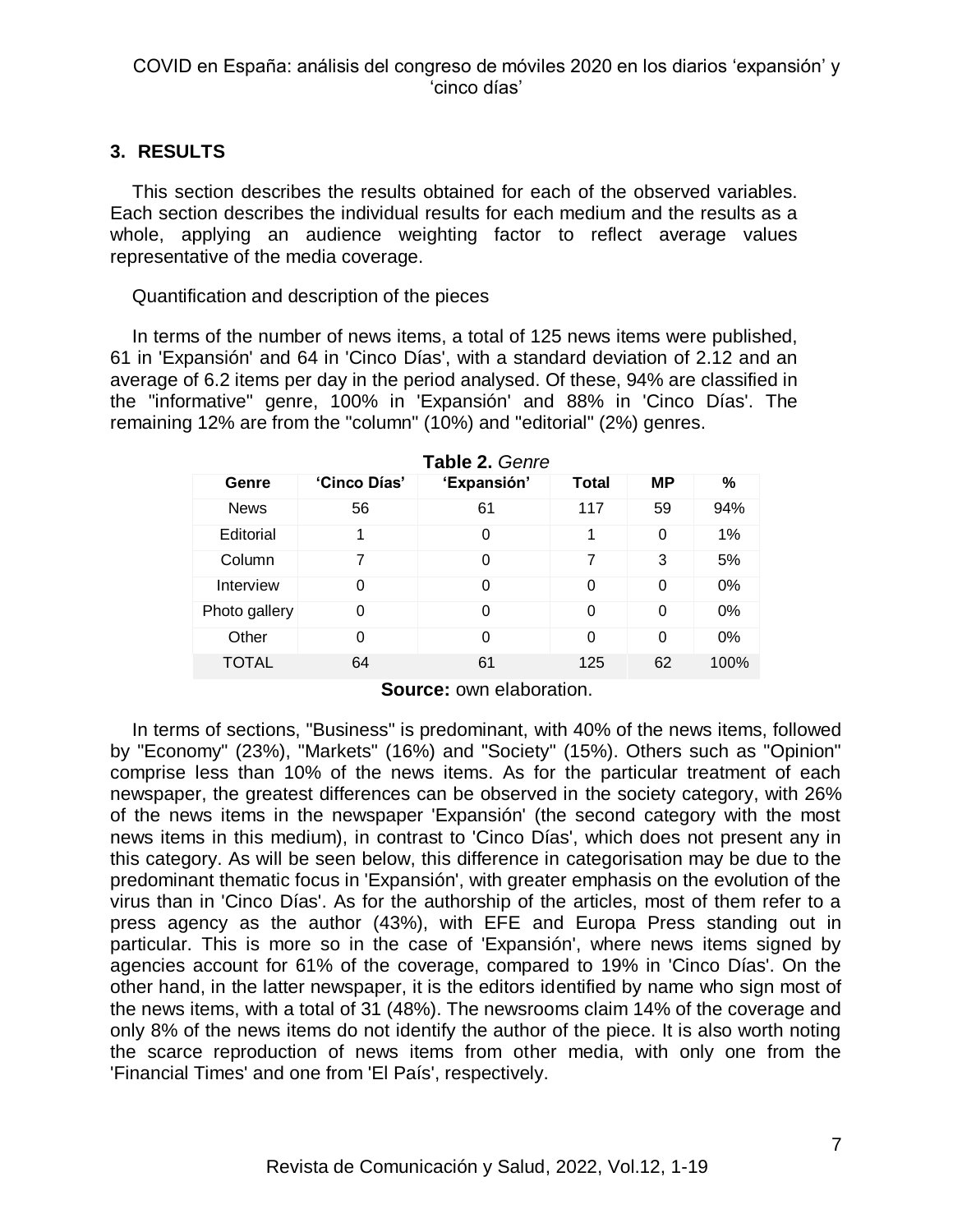| <b>Author</b>                | 'Cinco Días' | 'Expansión' | Total | MP | %    |
|------------------------------|--------------|-------------|-------|----|------|
| Agencies (EFE, Europa Press) | 12           | 38          | 50    | 27 | 43%  |
| Identified editor            | 31           | 13          | 44    | 20 | 33%  |
| Unidentified editor          | 5            | 5           | 10    | 5  | 8%   |
| <b>Editorial staff</b>       | 15           | 4           | 19    | 9  | 14%  |
| Other newspapers             | 1            |             | 2     | 1  | 2%   |
| TOTAL                        | 64           | 61          | 125   | 62 | 100% |

### **Table 3**: *Authorship of news pieces*

**Source:** *own elaboration.*

## **3.1. Thematic analysis**

In order to systematically analyse the specialised media's coverage of the coronavirus and its impact on the MWC, the 125 news items were classified according to the most relevant theme of the piece, observed in the headline, subtitle and body. Thus, the quantitative analysis reveals "the effects on the global economy" as the main topic, being present in 39% of the pieces. It is followed by the evolution of the virus with 23% and low-involvement ads with 12%. Therefore, it can be seen that, in coherence with the specialisation of these media, the most relevant topics are those that directly and indirectly relate COVID-19 to significant macroeconomic impacts, particularly in countries such as China, Japan and the United States.

In this way, statements such as "Toyota, Airbus and Foxconn close factories in China; Burberry and Canada Goose warn of the benefits" ('Cinco Días') or "The coronavirus threatens the global technology industry" ('Expansión') appear.

| <b>Main theme</b>                         | 'Cinco Días' | 'Expansión' | Total | MP | %    |
|-------------------------------------------|--------------|-------------|-------|----|------|
| Cancellation of companies as participants | 9            | 6           | 15    |    | 12%  |
| Cancellation of the MWC                   | 10           | 5           | 15    |    | 11%  |
| Effects on the Spanish economy            |              |             | 14    |    | 11%  |
| Effects on the global economy             | 24           | 24          | 48    | 24 | 39%  |
| Evolution of the virus                    | 10           | 17          | 27    | 14 | 23%  |
| Other                                     | 4            | 2           | 6     | 3  | 5%   |
| TOTAL                                     | 64           | 61          | 125   | 62 | 100% |
|                                           |              |             |       |    |      |

| Table 4: Main news topic by medium |  |
|------------------------------------|--|
|------------------------------------|--|

**Source:** *own elaboration.*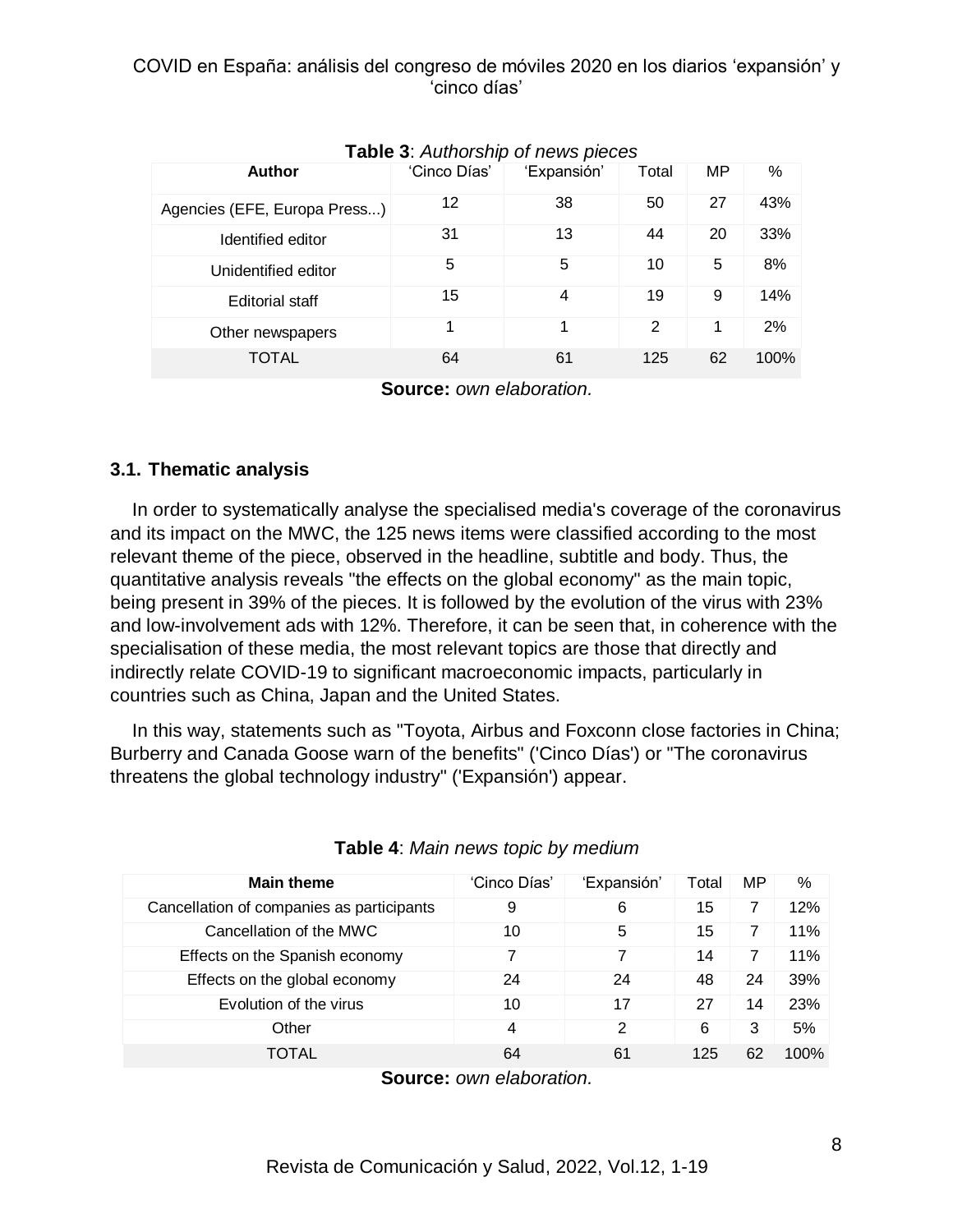As for the impact on the Spanish economy, both the effects at macroeconomic level and at stock market and business level, 14 pieces (11%) are observed, which indicates a lower level of interest, especially when compared to the follow-up given to the paralysis of the production plants of technology and automobile companies in China. Specifically, examples of news analysed within this category include the following headlines: "Wuhan virus causes losses of up to 8% in Spanish stock market funds" ('Cinco Días') or "The Ibex dispels the warnings of the coronavirus in its assault on the highs and other news at this time" ('Expansión').

If we combine all the news that directly and indirectly relate the virus to the national economy (cancellation of the MWC, low participation and effects on the Spanish economy) we obtain a total of 44 and 34% of coverage, 5 percentage points less than the predominant topic.

Finally, the evolution of the virus stands out as a separate topic, with 23% of the total number of news items, including those mentioning the number of cases identified, the actions taken by health and/or governmental authorities, as well as the spread of COVID-19 to other countries.

#### **3.2. Sources of information**

It is especially useful for the purpose of this article to identify and quantify the sources of information used by each media outlet in the proposed coverage. It allows us to analyse those people or institutions that provide information in the media, as Ericson (1991, cited in Canel et al., 2002) points out, and to contrast the intersections between the different sources in the news, understanding intersection as the combination of 2 or more sources within the same piece. To this end, we identified "mentions of health experts", "mentions of institutional spokespersons" and "mentions of company spokespersons" as response categories and quantified the number of news items referring to any of these sources, the total number of individual mentions of each source and, subsequently, the identification of the most cited subjects or spokespersons throughout the coverage.

In 'Expansión' it can be seen that the most cited sources are health experts, with 22 news items citing at least these sources, which represents 41% of the total number of references. In this newspaper, the most cited health experts are the Chinese National Health Commission, with 12 mentions, Tedros Adhanom, President of the World Health Organisation, with 7, and Fernando Simón, Director of the Centre for the Coordination of Health Alerts and Emergencies, with 3.

Among the texts collected from these sources, those referring to the coronavirus as "public enemy number one of all humanity" (WHO, 2020) or those in which Fernando Simón describes the state of health of patients affected by the virus stand out.

Cinco Días' shows a clear preference for business sources in its coverage, with up to 29 articles referring to this source (55%) and a total of 77 mentions of business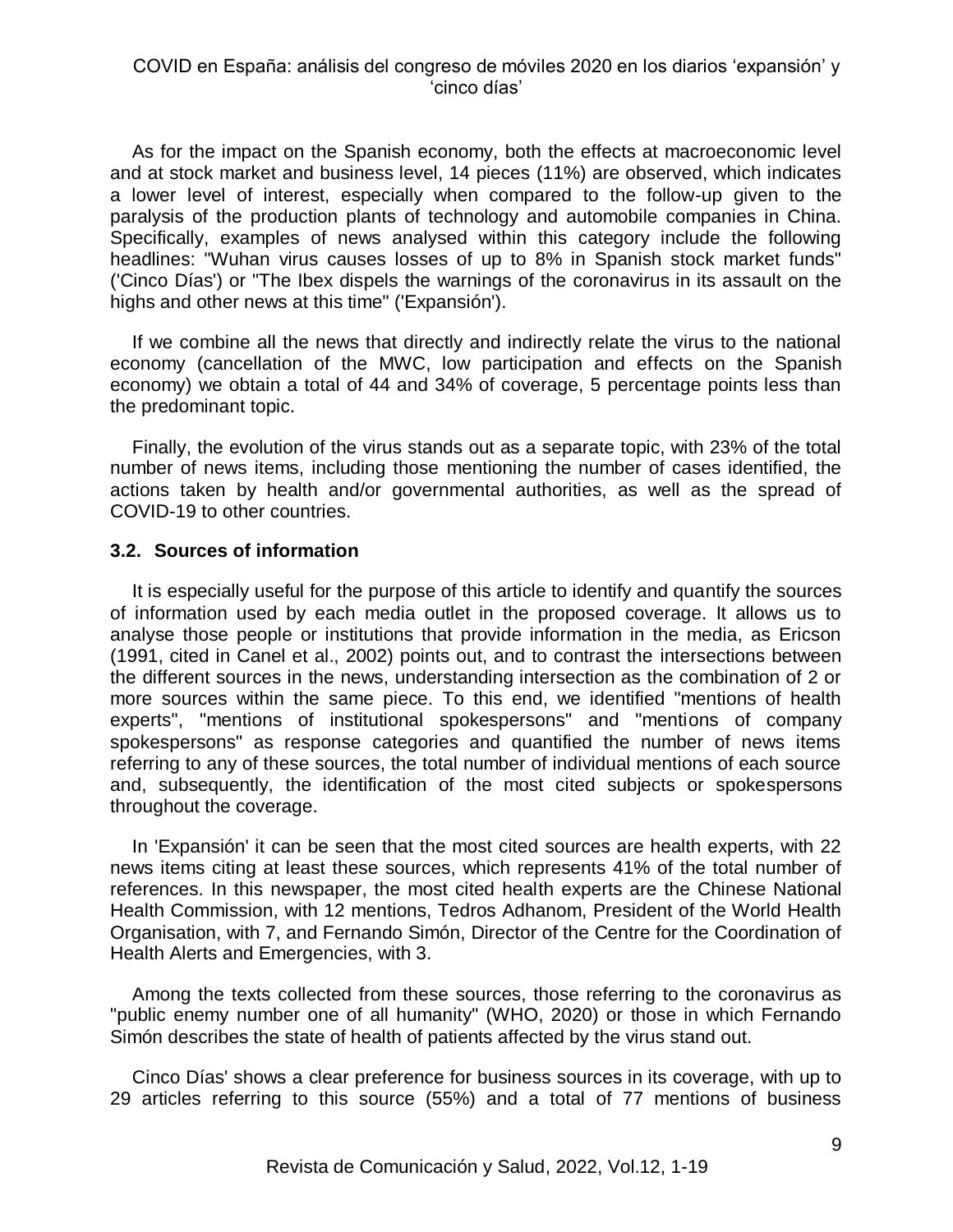spokespersons in the body of the articles. The most frequent in this coverage were GSMA company officials, with 11 mentions, followed by Huawei and Xiomi, both with 3 each. It is worth noting that the rest of the companies mentioned had a frequency of 1 or 2 mentions, so they were excluded from the list of most frequent sources.

Thus, the reasons given by the different companies to justify their withdrawal as MWC participants are cited in much of the news, taking as a case in point Amazon, the company that justified its absence by the outbreak and the continuing concerns around the new coronavirus (BBC, 2020).

These data contrast with the scarce presence of institutional spokespersons in the series analysed. In aggregate values, this source only appears in 22 of the 125 news items analysed, with the most relevant spokespersons being Salvador Illa, Spain's Minister of Health (6 mentions in total), Joan Guix, Secretary of Public Health of the Generalitat of Catalonia (5) and Nadia Calviño, Vice-President for Economic Affairs and Digital Transformation in Spain (4).

| <b>Source</b>                                                                                  | 'Cinco Días' | 'Expansión' | <b>Total</b> | <b>MP</b> | %    |
|------------------------------------------------------------------------------------------------|--------------|-------------|--------------|-----------|------|
|                                                                                                |              |             |              |           |      |
| WHO                                                                                            | 10           |             | 17           | 8         | 43%  |
| National Health Commission of<br>China                                                         | 3            | 12          | 15           | 8         | 43%  |
| Fernando Simón, Director of the<br>Centre for Coordination of Health<br>Alerts and Emergencies | 2            | 3           | 5            | 3         | 14%  |
| <b>TOTAL</b>                                                                                   | 15           | 22          | 37           | 19        | 100% |
| -                                                                                              |              | . .<br>. .  |              |           |      |

| <b>Table 5:</b> Most mentioned health experts (A) |          |   |
|---------------------------------------------------|----------|---|
|                                                   | ________ | . |

| <b>Source:</b> own elaboration. |
|---------------------------------|
|---------------------------------|

| <b>Table 0.</b> MOSt MICHIONICO INSINUIDHO IQ SPONCSPCTSONS (D)              |              |             |              |           |      |
|------------------------------------------------------------------------------|--------------|-------------|--------------|-----------|------|
| <b>Source</b>                                                                | 'Cinco Días' | 'Expansión' | <b>Total</b> | <b>MP</b> | %    |
| Salvador Illa, Minister of Health                                            |              | 2           | 6            | 3         | 40%  |
| Joan Guix, Secretary for Public<br>Health of the Generalitat of<br>Catalonia |              |             | 5            | 2         | 32%  |
| Nadia Calviño, Vice-President for<br><b>Economic Affairs</b>                 | 2            | 2           | 4            | 2         | 28%  |
| TOTAL                                                                        | 10           | 5           | 15           |           | 100% |
|                                                                              |              |             |              |           |      |

**Table 6:** *Most mentioned institutional spokespersons (B)*

# **Source:** *own elaboration.*

**Table 7:** *Most mentioned corporate spokespersons (C)*

| <b>Source</b> | 'Cinco Días' | 'Expansión' | Total | <b>MP</b> | %    |
|---------------|--------------|-------------|-------|-----------|------|
| <b>GSMA</b>   |              |             | 13    | 6         | 60%  |
| Huawei        |              |             | 4     |           | 19%  |
| Xiomi         |              |             | 4     |           | 19%  |
| TOTAL         |              | 4           | 21    | 9         | 100% |

**Source:** *own elaboration.*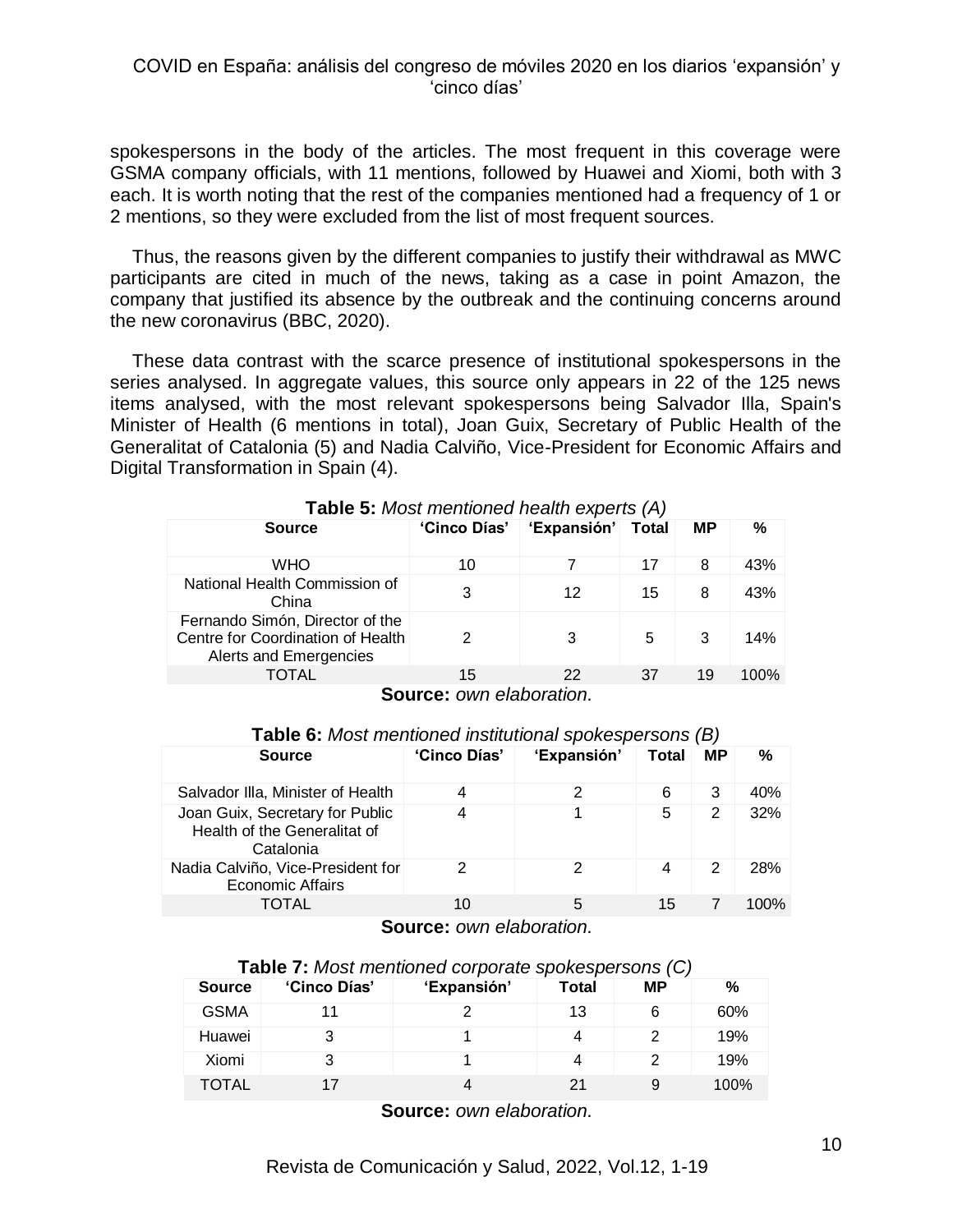Furthermore, the results of the analysis of the sources in the two newspapers evaluated are relevant. Thus, only 17% of the total number of news items show some kind of intersection of sources, being similar in both media (11 in 'Cinco Días' and 10 in 'Expansión'). Of these, the most frequent intersection is the one that combines health experts with institutional spokespersons, with a total of 8 news items that meet this criterion, followed by the intersection between institutional and business spokespersons, with 5. The results are shown in Tables 8 and 9, considering a universe of 125 news items (U) and the sets 'health experts' (A), 'institutional spokespersons' (B) and 'business spokespersons' (C).

| Table 8: Frecuencia de menciones por intersección para conjuntos de |
|---------------------------------------------------------------------|
| fuentes                                                             |

| <b>Conjuntos</b>    | 'Cinco Días' | 'Expansión' | Total | %   |
|---------------------|--------------|-------------|-------|-----|
| $(A \cap B) - C$    | 2            | 6           | 8     | 6%  |
| $(A \cap C) - B$    | 2            | 3           | 5     | 4%  |
| $(B \cap C) - A$    | 6            |             |       | 6%  |
| $(A \cap B \cap C)$ |              |             |       | 1%  |
| <b>TOTAL</b>        | 11           | 10          | 21    | 17% |

**Source:** *own elaboration.*

In contrast, Table 9 shows the results of the sole source analysis applied to the above sample.

| <b>Sets</b>          | Cinco Días | Expansión | Total | $\%$ |
|----------------------|------------|-----------|-------|------|
| $A - (B \cup C)$     |            | 13        | 21    | 17%  |
| $B - (A \cup C)$     |            |           | 6     | 5%   |
| $C - (A \cup B)$     | 20         | 17        | 37    | 30%  |
| $(A \cup B \cup C)'$ | 23         | 17        | 40    | 32%  |
| <b>TOTAL</b>         | 53         | 51        | 104   | 83%  |

**Table 9**: *Frequency of exclusive mentions for each source*

**Source:** *own elaboration.*

The use of exclusive sources stands out, meaning news items that only include one type of spokesperson in the body of the information. Thus, the most frequent exclusive source is the company spokesperson, with 37 unique mentions, compared to 21 for health experts and 6 for institutional spokespersons.

#### **4. COMPARATIVE ANALYSIS OF RESULTS AND DISCUSSION**

This section analyses the media coverage as a whole, considering the representativeness of the selected sample.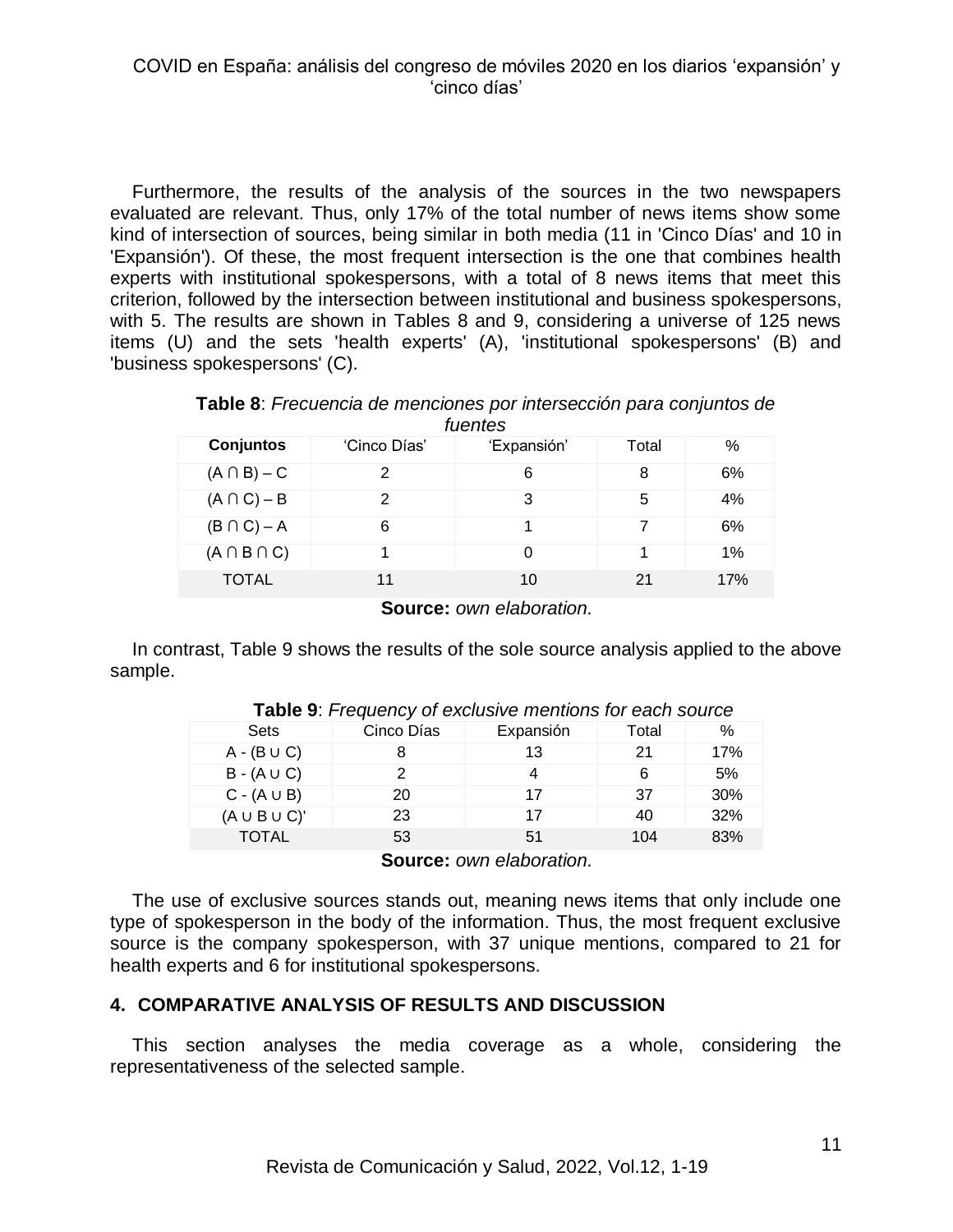In the first instance, coverage is obtained with an average of 6.2 news items per day, with the 11th, 12th and 13th February being the days with the highest number of news items published (18, 23 and 16, respectively). To measure these figures would require an exhaustive analysis of other topics that are beyond the scope of this paper.

Therefore, it is possible to deduce that this is a coverage that could well exceed the standard of monitoring that a digital medium usually has. Moreover, this is confirmed by the standard deviation observed between the days of publication, which is 5.9 and is especially concentrated on 11, 12 and 13 February. Graph 1 shows the variation in the number of news items published per half day.





In terms of genre, section and authorship, there are no significant differences other than those already mentioned between the two media. It is only worth noting the difference between the use of content produced by media agencies between 'Expansión' and 'Cinco Días', with the former being much more likely to use this figure (up to 3 times more than in 'Cinco Días'), which is in line with the preference of the latter to transfer the authorship of the pieces to their own editors within the medium. Thus, applying the weighting factor, it is noted that 44% of the news coverage is dominated by news coverage that partially or totally reproduces the agency's content, followed by the editors identified at 33%, as shown in graph 2.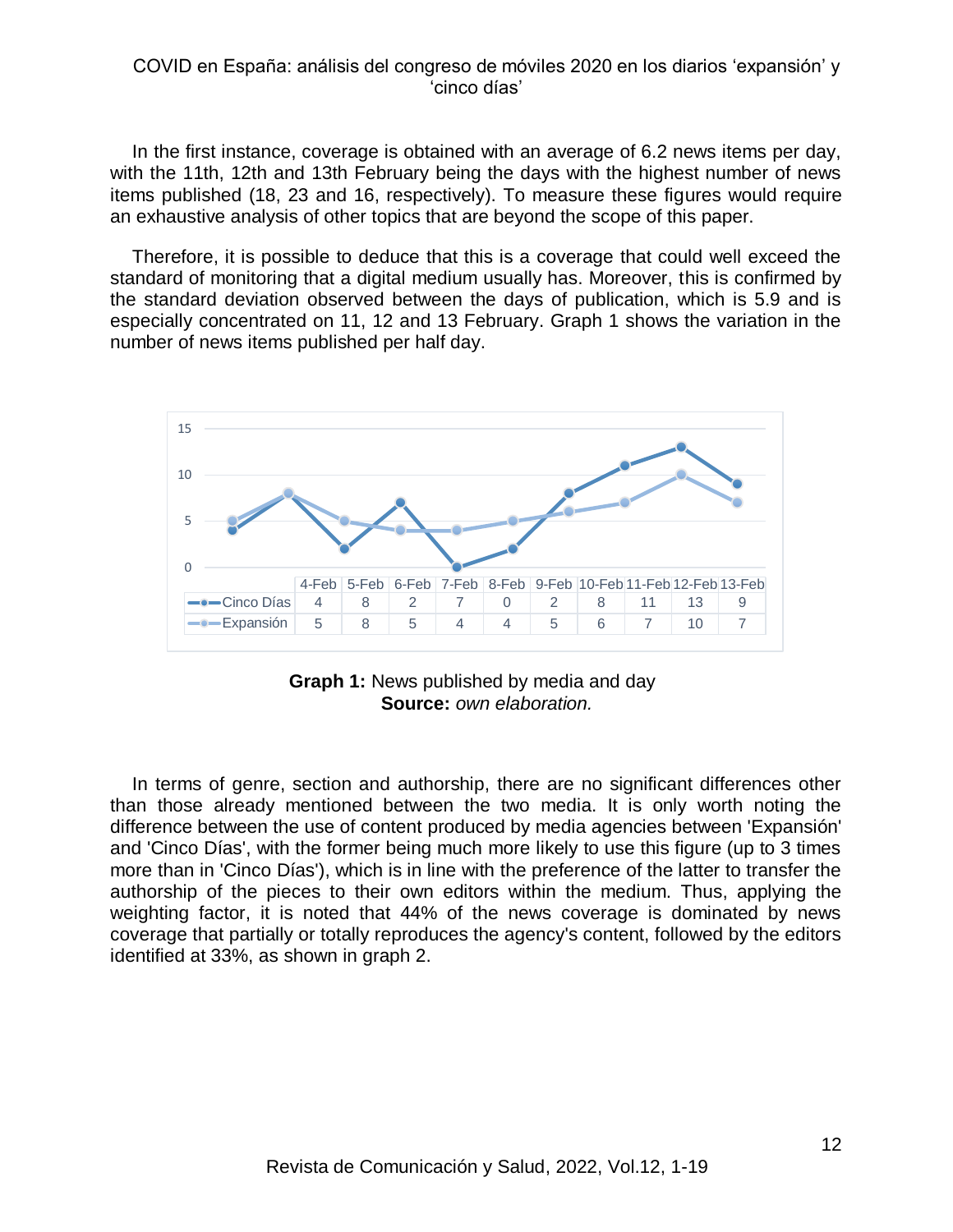

**Graph 2:** *Authorship of news published in aggregated values* **Source:** *own elaboration.*

## **4.1. Thematic Analysis**

A review of the topics most covered by each media outlet shows that, as a whole, the effects of the virus on the global economy account for 39% of the total coverage, as shown in graph 3. This is followed in order of relevance by the evolution of the virus, with 23%, the notification of non-attendance at the MWC with 12%, and the cancellation of the event with 11%. By media, the main difference is in the monitoring of the evolution of the virus, with 'Expansión' being the one that devotes most news to this topic and, consequently, gives rise to the difference indicated above for the 'Society' section, in the news ranking.



**Graph 3:** *Published news* **Source:** *own elaboration.*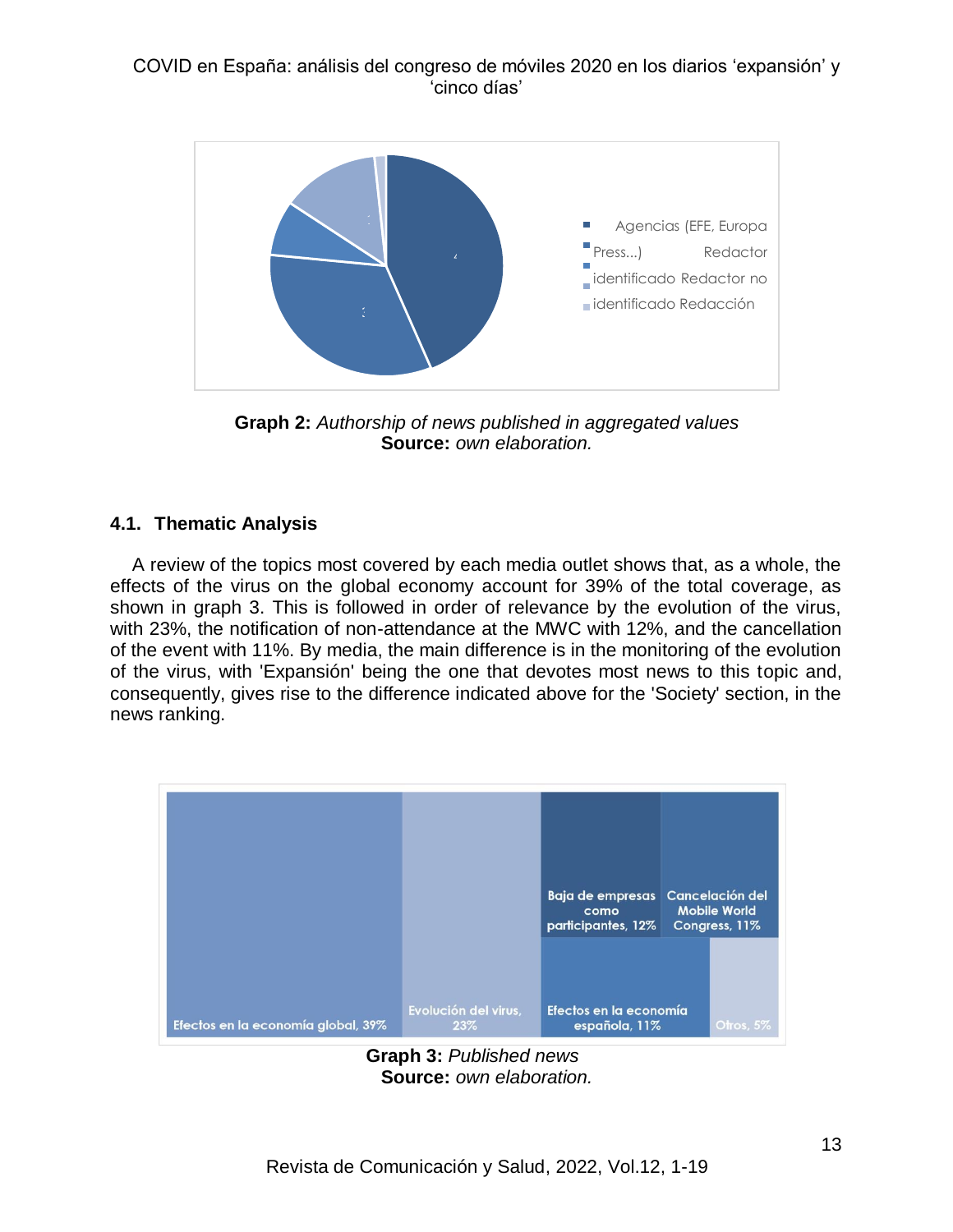With regard to the thematic monitoring carried out by each media outlet, and following the same reasoning as for the number of news items published, it can be argued that, intuitively, the increase in the publication of content is due to the cancellation of the MWC, an event of presumed interest for the audience of these media and which, in particular, would become relevant due to the losses of technology giants such as Ericsson or Facebook and the subsequent cancellation of the event by the organising company (GMSA).

However, a detailed analysis of the topics per day of publication qualifies this argument. Thus, between 4 and 8 February, the monitoring of the impacts of COVID-19 at a global level predominates, accounting for almost 50% of the pieces. The significant change in trend is observed on 12 and 13 February, days in which, although with less relative weight, the cancellation of the MWC predominates.

This analysis is consistent with the results obtained from the evaluation of the sources of information, which highlights the figure of the business spokesperson as the main source and, in particular, the organisation of the congress as the most cited source. In turn, it contrasts with the scarce recourse to institutional sources, which are concentrated in the last days of the period analysed and which respond to the evolution of the virus in Spain, with the cases in the Balearic Islands, and to the institutional response to the cancellation of the event.

It can be concluded that the media focus most used during the coverage responds to the need to know what economic repercussions the virus is causing, understanding as a trigger the production stoppage in the main technology factories and automobile companies in the province of Hubei, China. In contrast, the Mobile World Congress is comparatively less relevant for the specialised media, being subordinated to the global impact of COVID-19, even in the days prior to the announcement of its cancellation.

#### **4.2. Sources of information**

The analysis of the sources of information reveals enlightening data. There is a clear preference for business sources over other types of spokespersons, with a total of 114 explicit mentions of company representatives in the body of the news, compared to 61 of health experts or 37 of institutional spokespersons. There are several reasons for this phenomenon:

- a. Natural development of events: From the coverage itself, it can be deduced that, in the first instance, it is multinational companies and Chinese citizens who are most affected by COVID-19. Therefore, given that global industries have come to a standstill as a result of the virus, it is reasonable for coverage to focus on corporate communications about it. Moreover, it is not until the first cases occur in Spain and the option to cancel the MWC materialises that the issue acquires a news relevance that transcends the purely business sphere.
- b. Readers' particular interest: the profile of the reader who chooses newspapers such as 'Expansión' or 'Cinco Días' and their specialisation in business, economic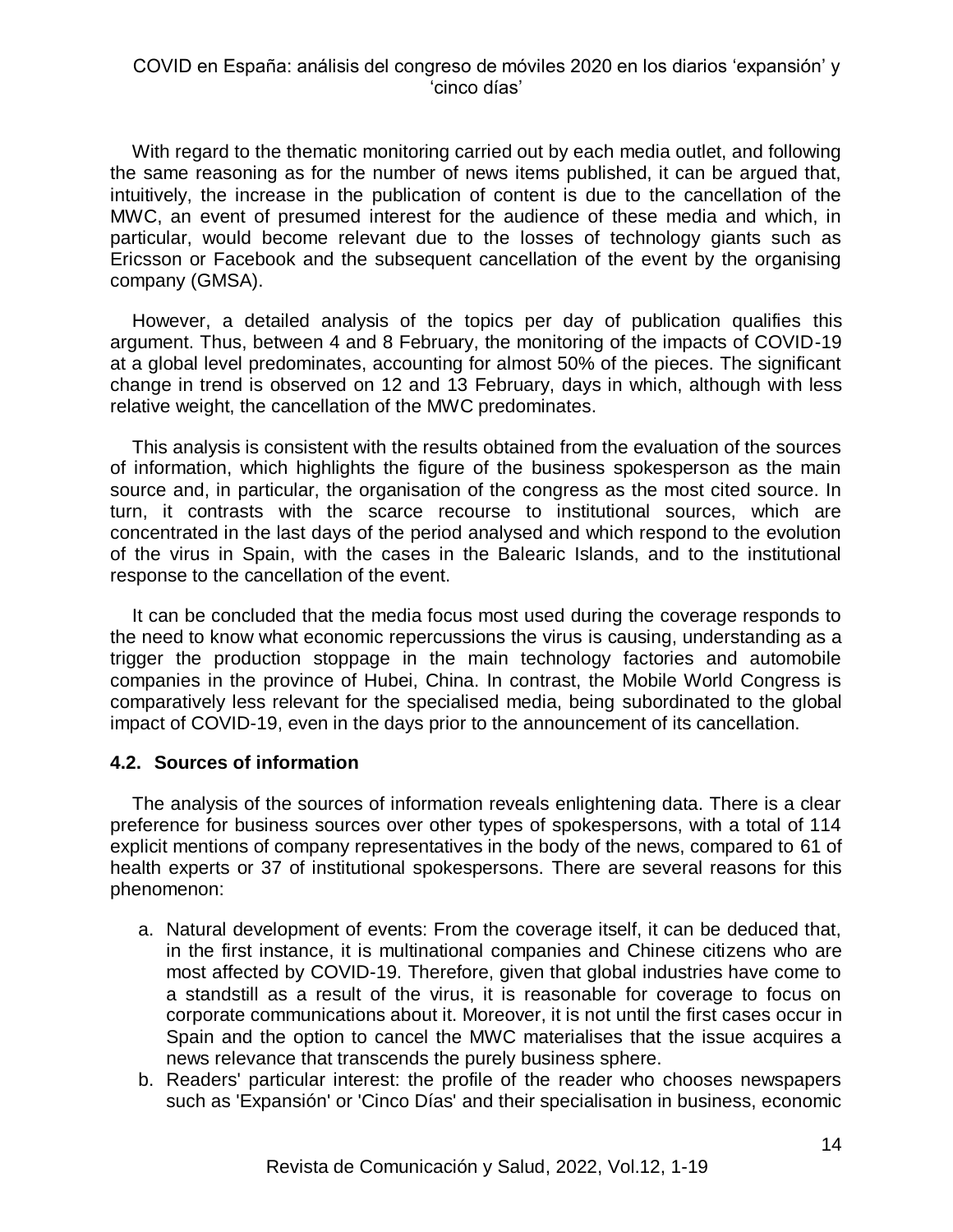and financial issues, seems to be sufficient reason to prioritise business sources over other types of sources.

c. Explicit interest of business spokespersons: having recognised the reader profile and the interests of these media, it is intuited that companies will have a greater predilection for transmitting their press releases and other communications to this type of media specifically.

Among the business sources, GSMA stands out as the organiser of the MWC and Huawei and Xiomi, both of Chinese origin. These are followed in number of mentions by Iberia and Air France, due to flight cancellations to the Asian country and which, both because of the nationality of the former and the proximity of the latter, can be understood as more relevant than other companies. The rest of the mentions of institutional spokespersons are given for a) explaining the effects of the virus on their production chains; or b) explaining the reasons that lead the company to cancel its participation in the MWC.

Of the latter variant, it is worth noting the practical uniformity that all the companies have in arguing their decision. In all cases, although with slight grammatical variations, the will to safeguard the health and well-being of the company's workers is evident, assuming that attendance at the MWC puts this value at risk. Likewise, the communications assume that this is not an easy decision for the steering committees and that, ultimately, they reiterate their support for continuing to hold the event in the coming years. The latter is the case for most companies, with Vodafone and Facebook standing out, among other examples.

In terms of health experts, the treatment given by expert health sources is striking. Unlike institutional or business sources, this category shows a less rigorous treatment of the information and the identification of the source itself. Thus, it is common to find that the National Health Commission in China, the body responsible for communicating the evolution of the virus in the Asian country, is confused with the Ministry of Health of that country, or even has its name changed. Another example is the case of the World Health Organisation and the omission or confusion of its spokespersons, Tedros Adhanom, as president, and Michael Ryan, as executive director.

This contrasts with the treatment given to Spanish health sources, especially the Director of the Centre for the Coordination of Health Alerts and Emergencies, Fernando Simón, who is referred to as the highest competent authority for the communication of everything related to COVID-19 in Spain.

Finally, the presence of institutional representatives is particularly low throughout the coverage, concentrating mentions around the cancellation of the MWC and with reactive addresses to this cancellation.

As for the statements made by the spokespersons, particularly in the case of members of the national government, there is a high degree of coherence between all the interventions collected, with the discursive axis being the defence of the MWC as a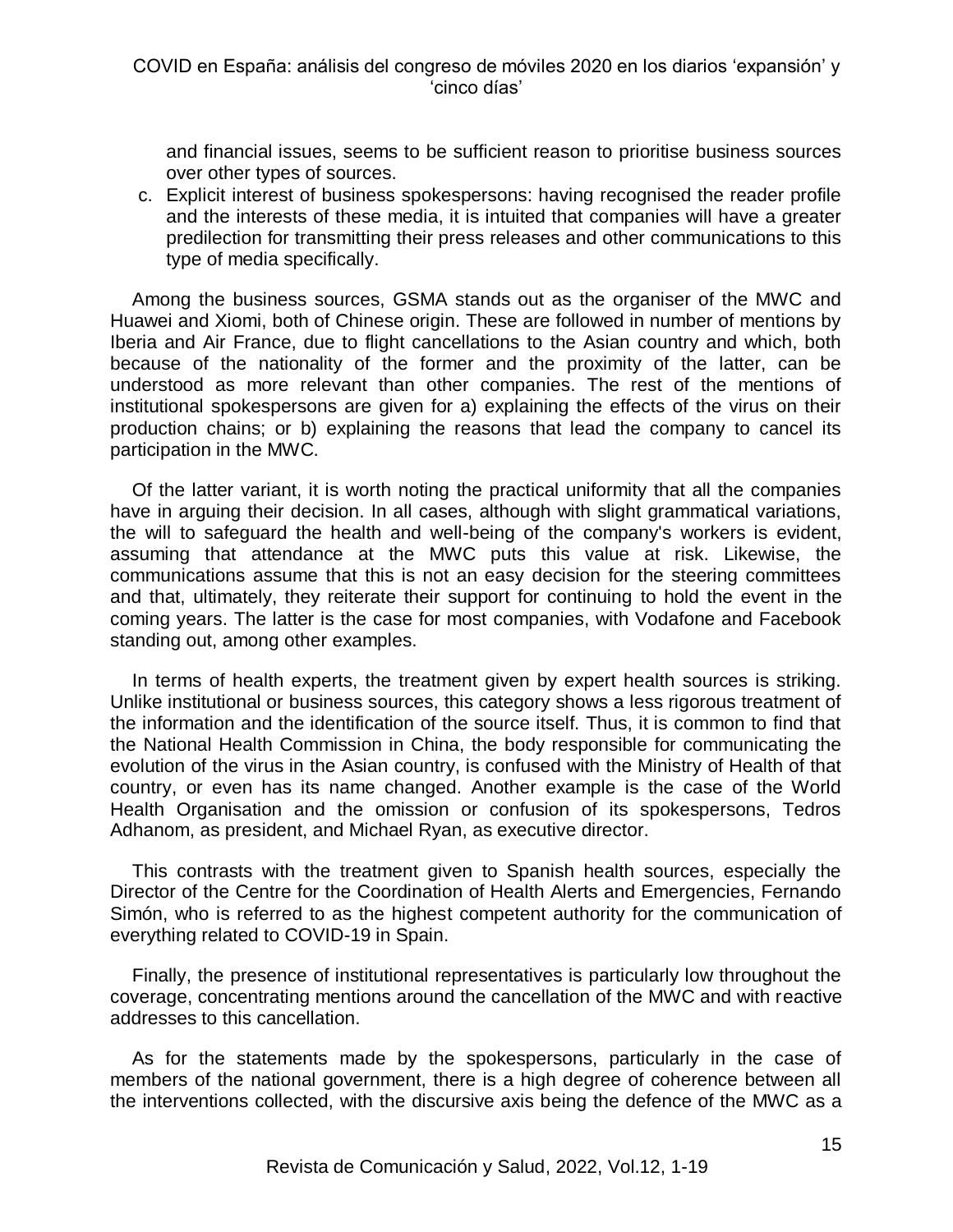world-class event and the rejection of the health reasons put forward by the companies to justify their absence from the event.

Thus, there are no noteworthy references to the evolution of the virus, the effects on the global economy or any other related issue. This may be due to a particular lack of interest on the part of the media to pick up the interventions of institutional spokespersons, which a priori is unlikely, or to a scarce public manifestation of the opinions of national, regional or local governments on the coronavirus. In any case, a comparison with the general press and other media would be necessary to validate these assertions, and is a possible avenue for future research.

#### **5. CONCLUSIONS**

Based on the previously analysed results and having applied the content analysis technique to 125 digital business press news items related to the coronavirus, between 4 and 13 February 2020, it is possible to conclude that:

- 1) Specialised media coverage is dominated by a business focus, particularly related to the effects of the COVID-19 virus on the global economy and, in particular, on multinational companies with relevant industrial centres in and around the Chinese cities of Wuhan.
- 2) This business coverage draws mainly on articles measuring the impact on individual companies, as well as the effects predicted by financial analysts on the country's macroeconomic variables. In addition, stock market analysis, which is common in this type of media, complements the profiling of the effects of the virus.
- 3) It is a coverage which, according to the data obtained, is a priority for the media, achieving an average of 6.2 news items per day in the period analysed. However, an even greater concentration is observed at the moment when the virus becomes relevant at a national level, alluding both to the first cases of those affected in Spain and to the real option of cancelling the Mobile World Congress.
- 4) Despite this, the Mobile World Congress as an individual topic, separate from the rest of the issues, is not so relevant for these media, compared to the effects on the world economy or the evolution of the virus per se. Even on 12 and 13 February, when the suspension of the event is announced, the other topics are slightly less relevant.
- 5) All coverage is dominated by the use of business information sources, in contrast to other sources such as health experts or institutional spokespersons. These sources stand out both for the greater number of articles in which their speeches are included, as well as for the total number of representatives mentioned, with the number of company spokespersons being notably greater than that of other communicators.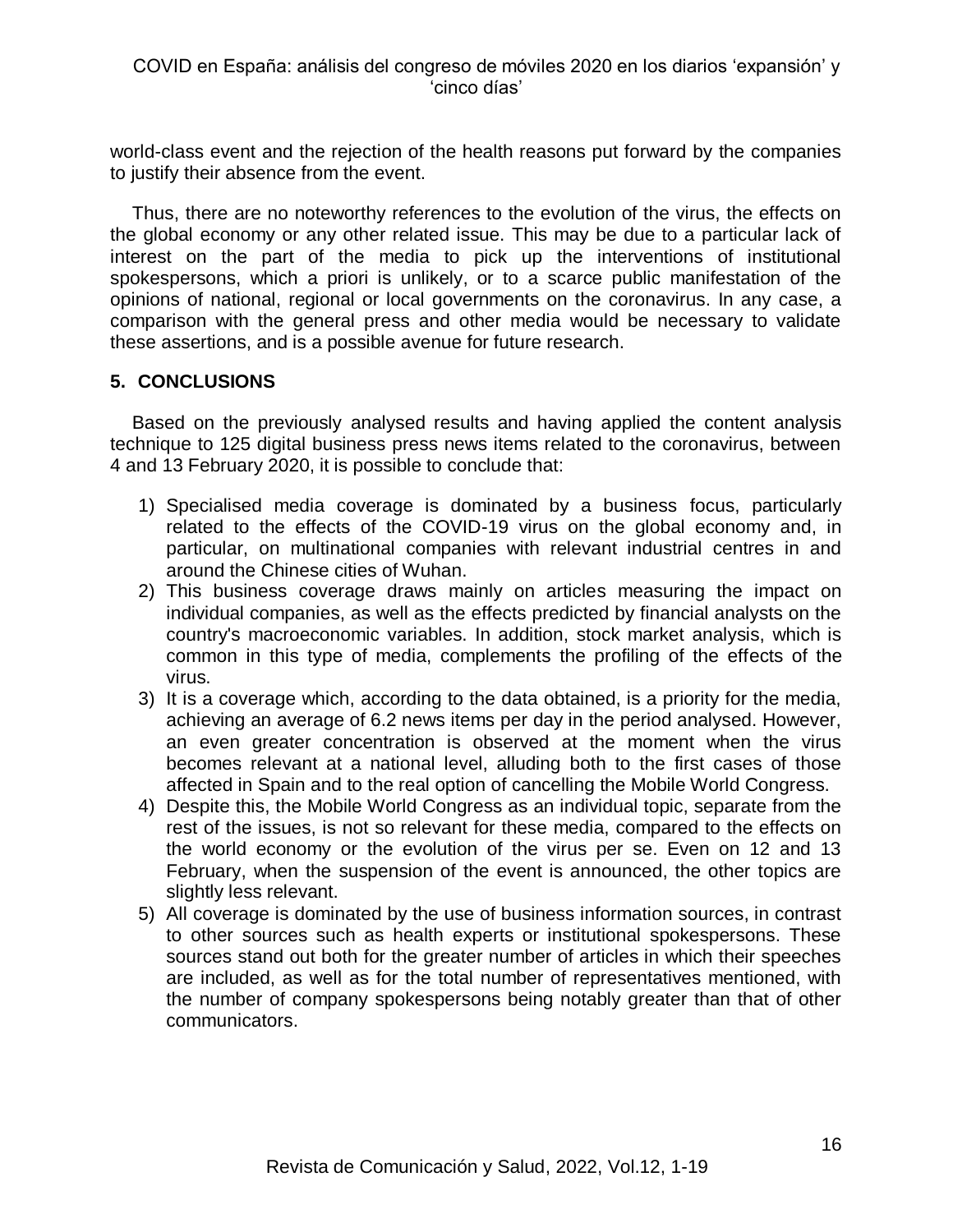# **6. REFERENCES**

- Andréu, J. (2001). Las técnicas de Análisis de Contenido: Una revisión actualizada. *Fundación Centro Estudios Andaluces*, *10*(2), 1-34. [https://www.centrodeestudiosandaluces.es/publicaciones/tecnicas-de-analisis-de](https://www.centrodeestudiosandaluces.es/publicaciones/tecnicas-de-analisis-de-contenido-una-revision-actualizada)[contenido-una-revision-actualizada.](https://www.centrodeestudiosandaluces.es/publicaciones/tecnicas-de-analisis-de-contenido-una-revision-actualizada)
- AIMC (2020) *Marco General de los Medios en España 2020*. [https://www.aimc.es/a1mc-c0nt3nt/uploads/2020/01/marco2020.pdf.](https://www.aimc.es/a1mc-c0nt3nt/uploads/2020/01/marco2020.pdf)
- BBC (2020) *Coronavirus: Amazon, Sony y otras tecnológicas se retiran del Mobile World Congress por el riesgo que representa el virus*. [https://www.bbc.com/mundo/noticias-51447009.](https://www.bbc.com/mundo/noticias-51447009)
- Canel, M. J., Benavides, J., Del Río, P. y Echart, N. (2002). El análisis de contenido en los medios de comunicación. En Crespo, I. (Ed.), *Las campañas electorales y sus efectos en la decisión de voto*. Tirant Lo Blanch, Valencia, pp 103-128.
- Cinco Días (2020) *Toyota, Airbus y Foxconn fábricas en China; Burberry y Canada Goose alertan sobre beneficios*. [https://cincodias.elpais.com/cincodias/2020/02/07/companias/1581058112\\_518700.ht](https://cincodias.elpais.com/cincodias/2020/02/07/companias/1581058112_518700.html) [ml](https://cincodias.elpais.com/cincodias/2020/02/07/companias/1581058112_518700.html)
- Cinco Días (2020) *El virus de Wuhan causa pérdidas de hasta el 8% en los fondos de Bolsa española.* [https://cincodias.elpais.com/cincodias/2020/02/04/fondos\\_y\\_planes/1580845008\\_651](https://cincodias.elpais.com/cincodias/2020/02/04/fondos_y_planes/1580845008_651202.html) [202.html](https://cincodias.elpais.com/cincodias/2020/02/04/fondos_y_planes/1580845008_651202.html)
- Expansión (2020) *El Ibex disipa las alertas del coronavirus en su asalto a máximos y otras noticias a esta hora*. <https://www.expansion.com/sociedad/2020/02/12/5e43b3b4e5fdeabc348b4655.html>
- Expansión (2020) *El coronavirus amenaza a la industria tecnológica mundial*. [https://www.expansion.com/economia](https://www.expansion.com/economia-digital/companias/2020/02/06/5e3b03ea468aebfa298b457f.html)[digital/companias/2020/02/06/5e3b03ea468aebfa298b457f.html](https://www.expansion.com/economia-digital/companias/2020/02/06/5e3b03ea468aebfa298b457f.html)
- Krippendorff, K. (1980) *Content análisis: an introduction to its methodology*, Sage, Beverly Hills, California.

*Prisa Brand Solutions*.<https://www.prisabs.com/es/info/cinco-dias>

Tinto, J. A. (2013). El análisis de contenido como herramienta de utilidad para la realización de una investigación descriptiva. Un ejemplo de aplicación práctica utilizado para conocer las investigaciones realizadas sobre la imagen de marca de España y el efecto país de origen. *Provincia*, 29, 135-173.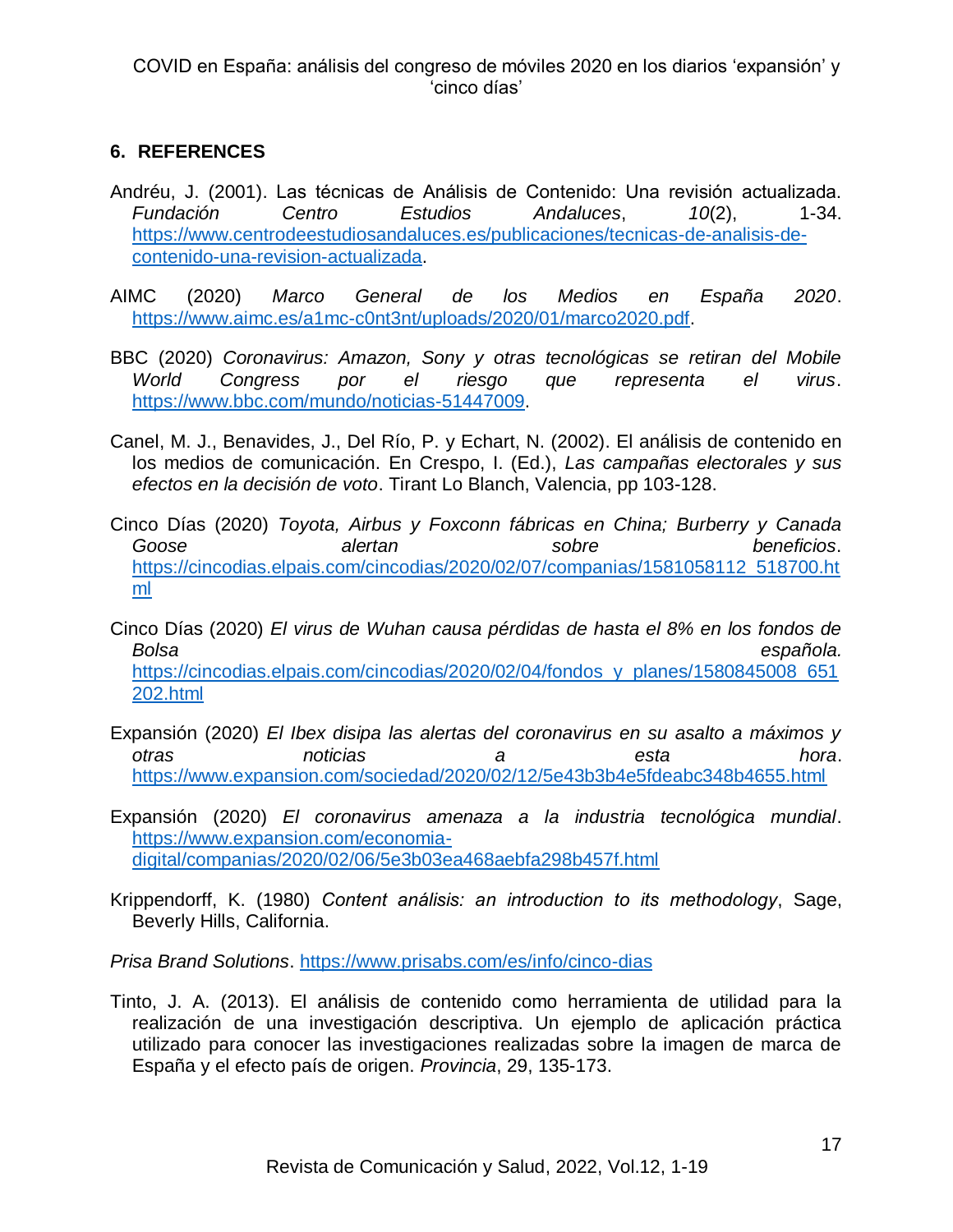- *Unidad Editorial*. [http://www.unidadeditorial.com/publicidad/Prensa/expansion](http://www.unidadeditorial.com/publicidad/Prensa/expansion%20edicionnacional.html)  [edicionnacional.html](http://www.unidadeditorial.com/publicidad/Prensa/expansion%20edicionnacional.html)
- WHO (2020). *Expertos y entidades de financiación de todo el mundo establecen prioridades para la investigación de la COVID-19*. [https://www.who.int/es/news](https://www.who.int/es/news-room/detail/12-02-2020-world-experts-and-funders-set-priorities-for-covid-19-research)[room/detail/12-02-2020-world-experts-and-funders-set-priorities-for-covid-19-research](https://www.who.int/es/news-room/detail/12-02-2020-world-experts-and-funders-set-priorities-for-covid-19-research)